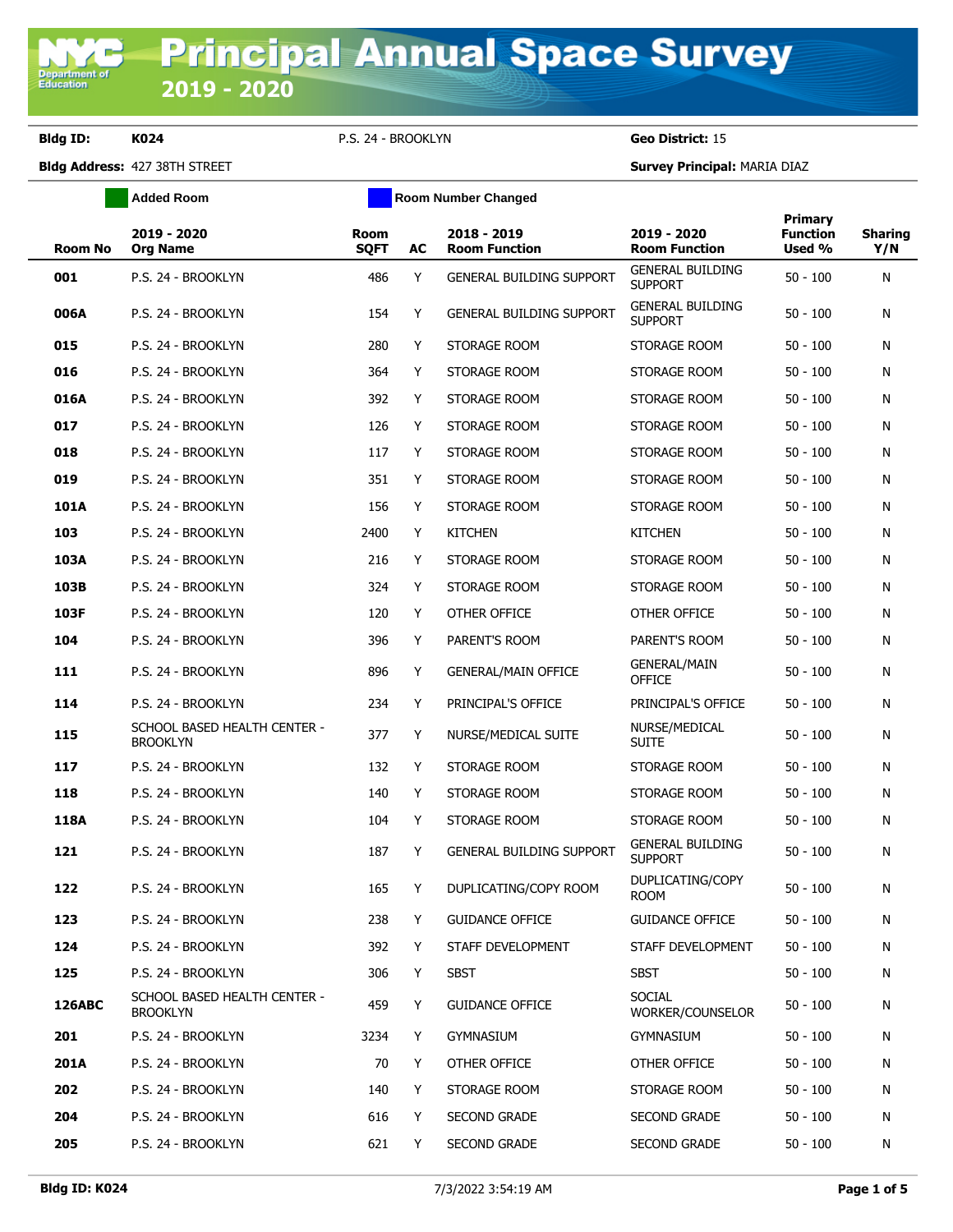**Bldg ID: K024** P.S. 24 - BROOKLYN **Geo District:** 15

**Bldg Address:** 427 38TH STREET **Survey Principal:** MARIA DIAZ

|                | <b>Added Room</b>                               |                     |     | <b>Room Number Changed</b>               |                                                      |                                      |                       |  |  |
|----------------|-------------------------------------------------|---------------------|-----|------------------------------------------|------------------------------------------------------|--------------------------------------|-----------------------|--|--|
| <b>Room No</b> | 2019 - 2020<br><b>Org Name</b>                  | Room<br><b>SQFT</b> | AC  | 2018 - 2019<br><b>Room Function</b>      | 2019 - 2020<br><b>Room Function</b>                  | Primary<br><b>Function</b><br>Used % | <b>Sharing</b><br>Y/N |  |  |
| 206            | SCHOOL BASED HEALTH CENTER -<br><b>BROOKLYN</b> | 168                 | Y   | OTHER ORGANIZATION                       | <b>OTHER</b><br>ORGANIZATION                         | 50 - 100                             | N                     |  |  |
| 207            | P.S. 24 - BROOKLYN                              | 168                 | Y   | AP'S OFFICE                              | AP'S OFFICE                                          | 50 - 100                             | N                     |  |  |
| 213            | P.S. 24 - BROOKLYN                              | 621                 | Y   | <b>SECOND GRADE</b>                      | <b>FIRST GRADE</b>                                   | 50 - 100                             | N                     |  |  |
| 214            | P.S. 24 - BROOKLYN                              | 648                 | Y   | SCIENCE CLASSROOM FOR PS                 | <b>SECOND GRADE</b>                                  | $50 - 100$                           | N                     |  |  |
| 215            | P.S. 24 - BROOKLYN                              | 648                 | Y   | <b>SECOND GRADE</b>                      | <b>HORIZON</b><br>KINDERGARTEN-FIRST<br><b>GRADE</b> | 50 - 100                             | N                     |  |  |
| 216            | P.S. 24 - BROOKLYN                              | 621                 | Y   | <b>FIRST GRADE</b>                       | <b>FIRST GRADE</b>                                   | 50 - 100                             | N                     |  |  |
| 217            | P.S. 24 - BROOKLYN                              | 621                 | Y   | <b>FIRST GRADE</b>                       | <b>HORIZON</b><br>KINDERGARTEN-FIRST<br><b>GRADE</b> | $50 - 100$                           | N                     |  |  |
| 218            | P.S. 24 - BROOKLYN                              | 594                 | Y   | <b>FIRST GRADE</b>                       | <b>FIRST GRADE</b>                                   | 50 - 100                             | N                     |  |  |
| 219            | P.S. 24 - BROOKLYN                              | 621                 | Y   | <b>FIRST GRADE</b>                       | <b>FIRST GRADE</b>                                   | $50 - 100$                           | N                     |  |  |
| 220            | P.S. 24 - BROOKLYN                              | 484                 | Y   | <b>FUNDED - ESL</b>                      | <b>FUNDED - ESL</b>                                  | $50 - 100$                           | N                     |  |  |
| 221            | P.S. 24 - BROOKLYN                              | 840                 | Y   | KINDERGARTEN                             | KINDERGARTEN                                         | $50 - 100$                           | N                     |  |  |
| 222            | P.S. 24 - BROOKLYN                              | 840                 | Y   | KINDERGARTEN                             | KINDERGARTEN                                         | 50 - 100                             | N                     |  |  |
| 223            | P.S. 24 - BROOKLYN                              | 828                 | Y   | KINDERGARTEN                             | KINDERGARTEN                                         | 50 - 100                             | N                     |  |  |
| 224            | P.S. 24 - BROOKLYN                              | 805                 | Y   | KINDERGARTEN                             | KINDERGARTEN                                         | 50 - 100                             | N                     |  |  |
| 225            | P.S. 24 - BROOKLYN                              | 840                 | Y   | PRE-K FULL DAY                           | PRE-K FULL DAY                                       | 50 - 100                             | N                     |  |  |
| 226            | P.S. 24 - BROOKLYN                              | 720                 | Y   | PRE-K FULL DAY                           | PRE-K FULL DAY                                       | 50 - 100                             | N                     |  |  |
| 227            | P.S. 24 - BROOKLYN                              | 720                 | Y   | PRE-K FULL DAY                           | PRE-K FULL DAY                                       | 50 - 100                             | N                     |  |  |
| 302            | P.S. 24 - BROOKLYN                              | 644                 | Y   | THIRD GRADE                              | HORIZON SECOND-<br><b>TWELFTH GRADE</b>              | $50 - 100$                           | N                     |  |  |
| 303            | P.S. 24 - BROOKLYN                              | 152                 | Y   | NURSE/MEDICAL SUITE                      | NURSE/MEDICAL<br><b>SUITE</b>                        | 50 - 100                             | N                     |  |  |
| 304            | P.S. 24 - BROOKLYN                              | 756                 | Y   | <b>COMPUTER LAB</b>                      | <b>COMPUTER LAB</b>                                  | $50 - 100$                           | N                     |  |  |
| 305            | P.S. 24 - BROOKLYN                              | 154                 | Y - | AP'S OFFICE                              | AP'S OFFICE                                          | $50 - 100$                           | N                     |  |  |
| 306            | P.S. 24 - BROOKLYN                              | 154                 | Y   | <b>GUIDANCE OFFICE</b>                   | <b>GUIDANCE OFFICE</b>                               | $50 - 100$                           | N                     |  |  |
| 312            | P.S. 24 - BROOKLYN                              | 728                 | Y   | <b>COMPUTER LAB</b>                      | COMPUTER LAB                                         | $50 - 100$                           | N                     |  |  |
| 313            | P.S. 24 - BROOKLYN                              | 378                 | Y   | <b>SETSS</b>                             | <b>SETSS</b>                                         | $50 - 100$                           | N                     |  |  |
| 314            | P.S. 24 - BROOKLYN                              | 378                 | Y   | ACADEMIC INTERVENTION<br><b>SERVICES</b> | <b>SPEECH</b>                                        | 50 - 100                             | N                     |  |  |
| 315            | P.S. 24 - BROOKLYN                              | 675                 | Y   | ART ROOM                                 | ART ROOM                                             | $50 - 100$                           | N                     |  |  |
| 316            | P.S. 24 - BROOKLYN                              | 675                 | Y   | THIRD GRADE                              | THIRD GRADE                                          | $50 - 100$                           | N                     |  |  |
| 317            | P.S. 24 - BROOKLYN                              | 675                 | Y   | THIRD GRADE                              | THIRD GRADE                                          | $50 - 100$                           | N                     |  |  |
| 318            | P.S. 24 - BROOKLYN                              | 702                 | Y   | THIRD GRADE                              | THIRD GRADE                                          | 50 - 100                             | N                     |  |  |
| 319            | P.S. 24 - BROOKLYN                              | 392                 | Y   | MEDIA CENTER                             | MEDIA CENTER                                         | $50 - 100$                           | N                     |  |  |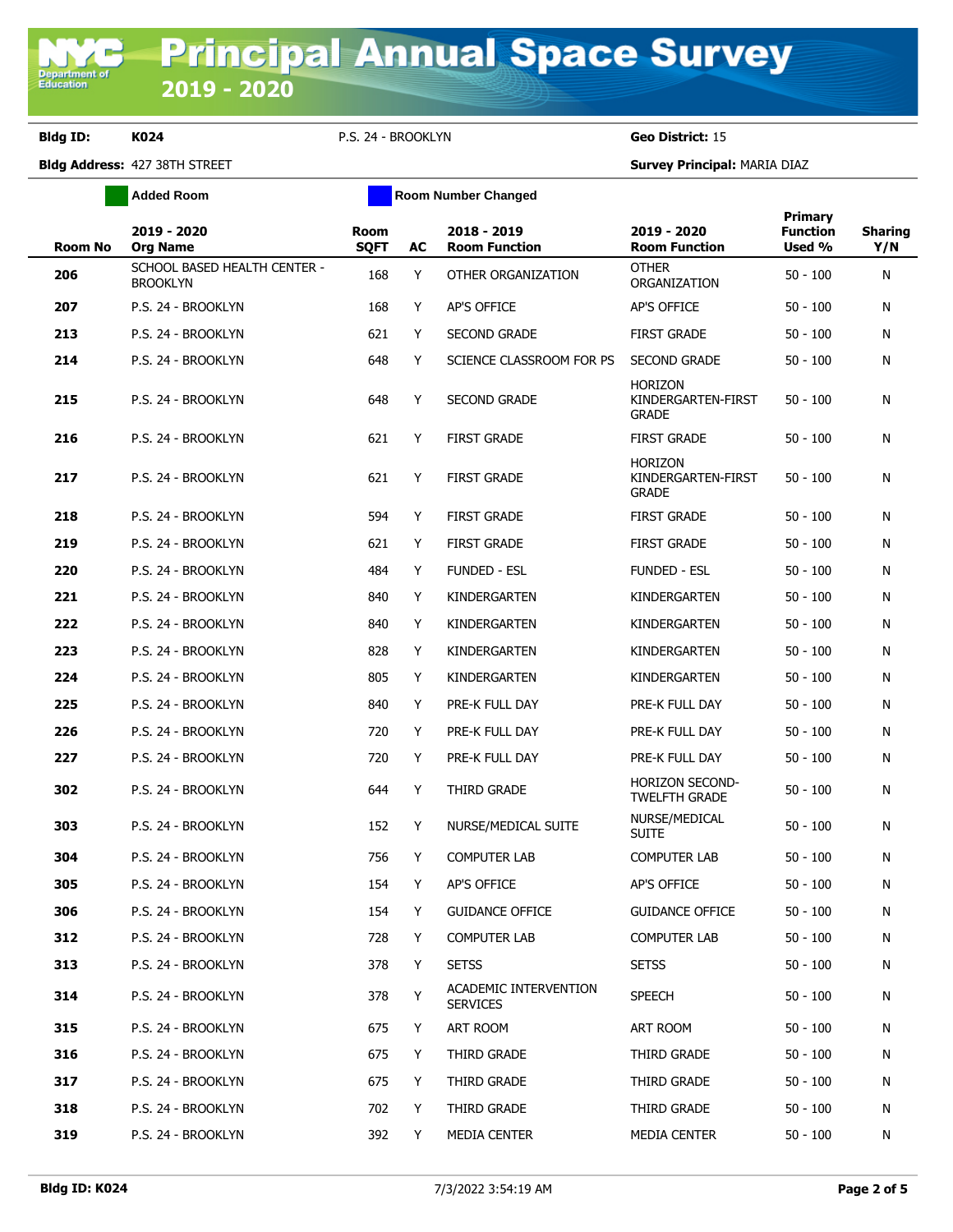**Bldg ID: K024** P.S. 24 - BROOKLYN **Geo District:** 15

**Added Room Room Room Number Changed** 

**Bldg Address:** 427 38TH STREET **Survey Principal:** MARIA DIAZ

| <b>Room No</b> | 2019 - 2020<br><b>Org Name</b> | Room<br><b>SQFT</b> | AC | 2018 - 2019<br><b>Room Function</b>      | 2019 - 2020<br><b>Room Function</b>                       | Primary<br><b>Function</b><br>Used % | <b>Sharing</b><br>Y/N |
|----------------|--------------------------------|---------------------|----|------------------------------------------|-----------------------------------------------------------|--------------------------------------|-----------------------|
| 320            | P.S. 24 - BROOKLYN             | 1120                | Y  | SCIENCE CLASSROOM FOR PS                 | SCIENCE CLASSROOM<br>FOR PS                               | $50 - 100$                           | N                     |
| 321            | P.S. 24 - BROOKLYN             | 351                 | Y  | ACADEMIC INTERVENTION<br><b>SERVICES</b> | <b>ACADEMIC</b><br><b>INTERVENTION</b><br><b>SERVICES</b> | $50 - 100$                           | N                     |
| 322            | P.S. 24 - BROOKLYN             | 348                 | Y  | <b>COACH'S OFFICE</b>                    | <b>COACH'S OFFICE</b>                                     | $50 - 100$                           | N                     |
| 324            | P.S. 24 - BROOKLYN             | 1392                | Y  | LIBRARY                                  | <b>LIBRARY</b>                                            | $50 - 100$                           | N                     |
| 401            | P.S. 24 - BROOKLYN             | 700                 | Y  | <b>FIFTH GRADE</b>                       | <b>FIFTH GRADE</b>                                        | $50 - 100$                           | N                     |
| 402            | P.S. 24 - BROOKLYN             | 728                 | Y  | MULTI-PURPOSE CLASSROOM                  | <b>MULTI-PURPOSE</b><br><b>CLASSROOM</b>                  | $50 - 100$                           | N                     |
| 403            | P.S. 24 - BROOKLYN             | 169                 | Y  | <b>TEACHER'S CAFETERIA</b>               | <b>TEACHER'S</b><br>CAFETERIA                             | $50 - 100$                           | N                     |
| 404            | P.S. 24 - BROOKLYN             | 169                 | Y  | ACADEMIC INTERVENTION<br><b>SERVICES</b> | <b>ACADEMIC</b><br><b>INTERVENTION</b><br><b>SERVICES</b> | $50 - 100$                           | N                     |
| 410            | P.S. 24 - BROOKLYN             | 351                 | Y  | OT/PT                                    | OT/PT                                                     | $50 - 100$                           | N                     |
| 411            | P.S. 24 - BROOKLYN             | 351                 | Y  | ACADEMIC INTERVENTION<br><b>SERVICES</b> | <b>ACADEMIC</b><br><b>INTERVENTION</b><br><b>SERVICES</b> | $50 - 100$                           | N                     |
| 412            | P.S. 24 - BROOKLYN             | 675                 | Y  | <b>FIFTH GRADE</b>                       | <b>FIFTH GRADE</b>                                        | $50 - 100$                           | N                     |
| 413            | P.S. 24 - BROOKLYN             | 702                 | Y  | <b>FIFTH GRADE</b>                       | <b>FIFTH GRADE</b>                                        | $50 - 100$                           | N                     |
| 414            | P.S. 24 - BROOKLYN             | 648                 | Y  | <b>FOURTH GRADE</b>                      | <b>FOURTH GRADE</b>                                       | $50 - 100$                           | N                     |
| 415            | P.S. 24 - BROOKLYN             | 675                 | Y  | <b>FUNDED - ESL</b>                      | <b>FUNDED - ESL</b>                                       | $50 - 100$                           | N                     |
| 416            | P.S. 24 - BROOKLYN             | 675                 | Y  | <b>FIFTH GRADE</b>                       | <b>FIFTH GRADE</b>                                        | $50 - 100$                           | N                     |
| 417            | P.S. 24 - BROOKLYN             | 700                 | Y  | <b>FOURTH GRADE</b>                      | <b>FOURTH GRADE</b>                                       | $50 - 100$                           | N                     |
| 418            | P.S. 24 - BROOKLYN             | 675                 | Y  | <b>FOURTH GRADE</b>                      | <b>FOURTH GRADE</b>                                       | $50 - 100$                           | N                     |
| 419            | P.S. 24 - BROOKLYN             | 675                 | Y  | <b>FOURTH GRADE</b>                      | <b>FOURTH GRADE</b>                                       | $50 - 100$                           | N                     |
| 420            | P.S. 24 - BROOKLYN             | 528                 | Y  | <b>SPEECH</b>                            | <b>SPEECH</b>                                             | $50 - 100$                           | N                     |
| 421            | P.S. 24 - BROOKLYN             | 160                 | Y  | STORAGE ROOM                             | STORAGE ROOM                                              | $50 - 100$                           | N                     |
| 501            | P.S. 24 - BROOKLYN             | 888                 | Y  | <b>GENERAL BUILDING SUPPORT</b>          | <b>GENERAL BUILDING</b><br><b>SUPPORT</b>                 | $50 - 100$                           | N                     |
| 502            | P.S. 24 - BROOKLYN             | 925                 | Y  | <b>GENERAL BUILDING SUPPORT</b>          | <b>GENERAL BUILDING</b><br><b>SUPPORT</b>                 | $50 - 100$                           | N                     |
| 503            | P.S. 24 - BROOKLYN             | 896                 | Y  | <b>GENERAL BUILDING SUPPORT</b>          | <b>GENERAL BUILDING</b><br><b>SUPPORT</b>                 | $50 - 100$                           | N                     |
| <b>AUD</b>     | P.S. 24 - BROOKLYN             | 2850                | Y  | <b>AUDITORIUM</b>                        | AUDITORIUM                                                | $50 - 100$                           | N                     |
| <b>B1</b>      | P.S. 24 - BROOKLYN             | 3444                | Y  | STORAGE ROOM                             | STORAGE ROOM                                              | $50 - 100$                           | N                     |
| <b>BR-005</b>  | P.S. 24 - BROOKLYN             | 2294                | Y  | <b>GENERAL BUILDING SUPPORT</b>          | <b>GENERAL BUILDING</b><br><b>SUPPORT</b>                 | $50 - 100$                           | N                     |
| <b>LR</b>      | P.S. 24 - BROOKLYN             | 3328                | Y  | STUDENT CAFETERIA                        | STUDENT CAFETERIA                                         | $50 - 100$                           | N                     |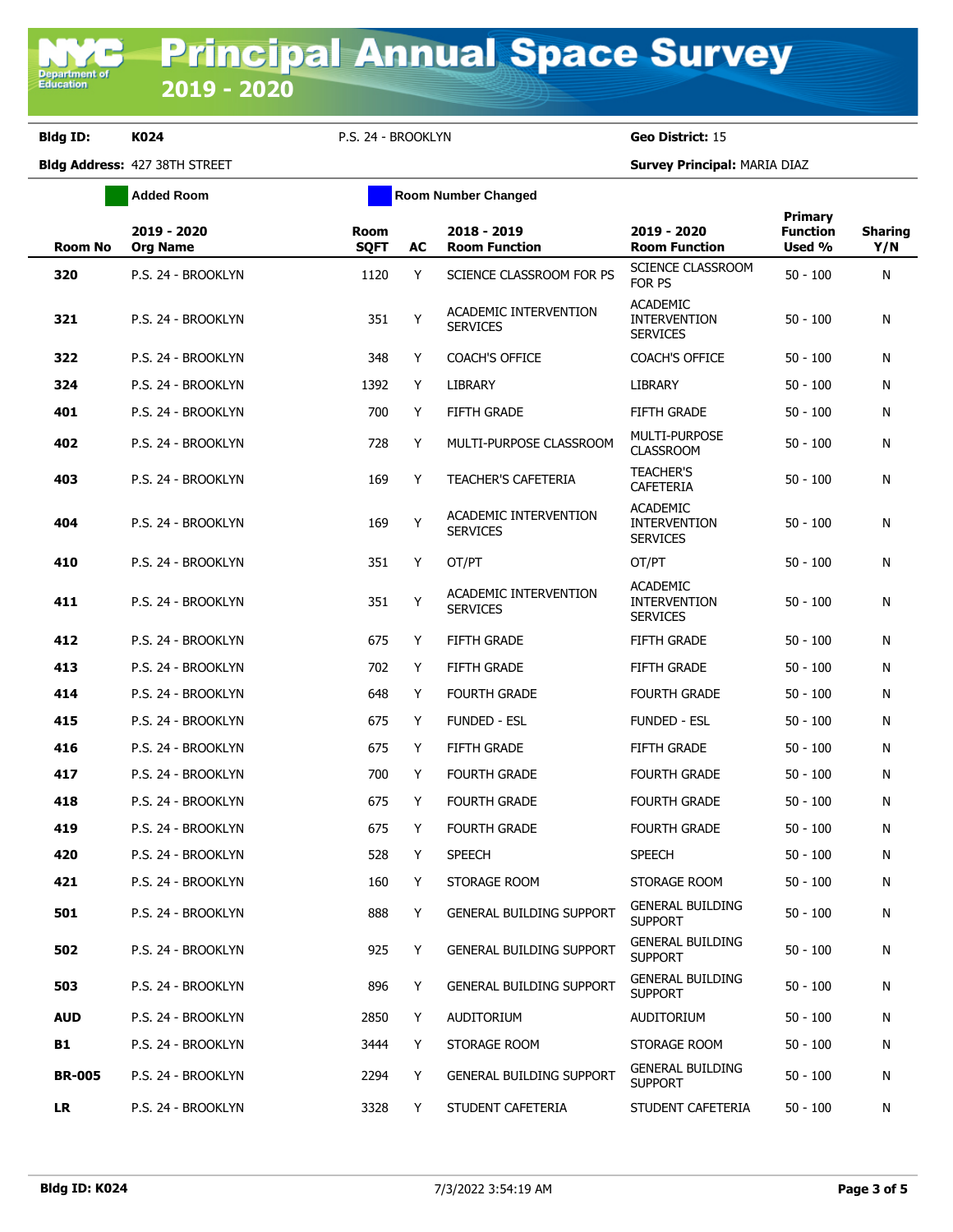| How many hallway bathrooms for students are there in your building?                                                                                                                          |   |  |
|----------------------------------------------------------------------------------------------------------------------------------------------------------------------------------------------|---|--|
| Are any of the student bathrooms being shared by multiple schools?                                                                                                                           | N |  |
| Are all the student bathrooms open throughout the day?                                                                                                                                       |   |  |
| Please identify the number of non-instructional spaces, not reported above, being used for<br>instructional purposes, academic intervention services, or therapeutic or counseling services: | 0 |  |
| Are any of those non-instructional spaces being shared?                                                                                                                                      | N |  |